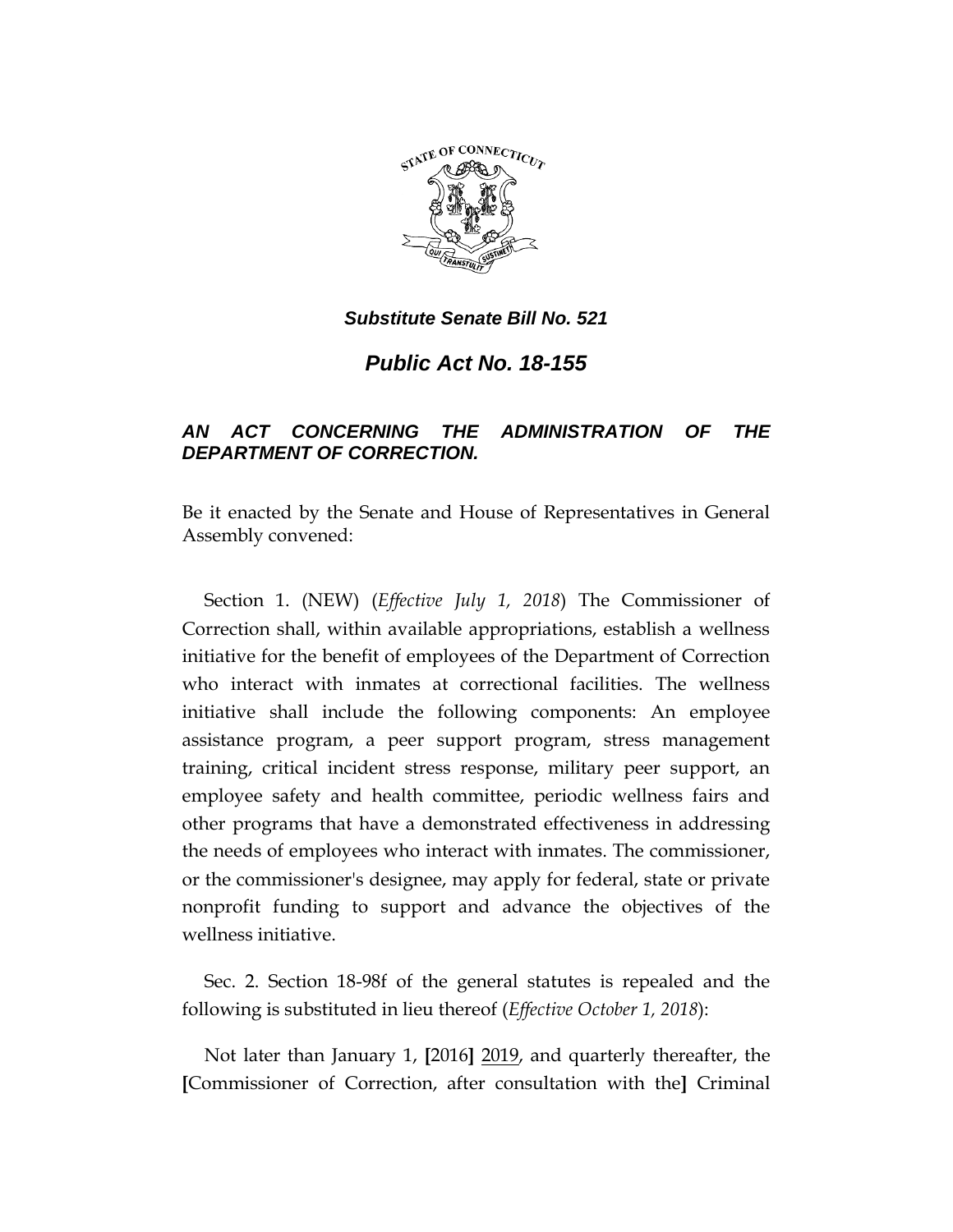Justice Policy and Planning Division within the Office of Policy and Management, after consultation with the Commissioner of Correction, shall, in accordance with the provisions of section 11-4a, report to the General Assembly details about earned risk reduction credits awarded to reduce an inmate's sentence pursuant to section 18-98e, as amended by this act. Such report shall include: (1) The number of inmates released overall and the number of inmates released early as a result of the award of such credit; (2) the crimes for which such released inmates were convicted; (3) the amount of risk reduction credit earned by inmates released early pursuant to such credit; and (4) any recidivism data regarding inmates who were released early pursuant to such credit, including any data such as rate of reentry into the correctional system, elapsed time between release and such reentry, and the crimes for which such inmates were convicted that resulted in such reentry. Not later than thirty days after submission of the report to the General Assembly, said commissioner shall post the report on the Department of Correction's Internet web site.

Sec. 3. Subsection (e) of section 18-98e of the general statutes is repealed and the following is substituted in lieu thereof (*Effective October 1, 2018*):

(e) Prior to release of any inmate whose sentence is being reduced due to risk reduction credits earned pursuant to this section, the **[**warden of the correctional facility from which such inmate is to be released**]** commissioner or the commissioner's designee shall review such inmate's records and verify that the inmate earned the risk reduction credits being applied to reduce such inmate's sentence.

Sec. 4. Subsection (b) of section 18-88 of the general statutes is repealed and the following is substituted in lieu thereof (*Effective October 1, 2018*):

(b) The commissioner shall approve the establishment and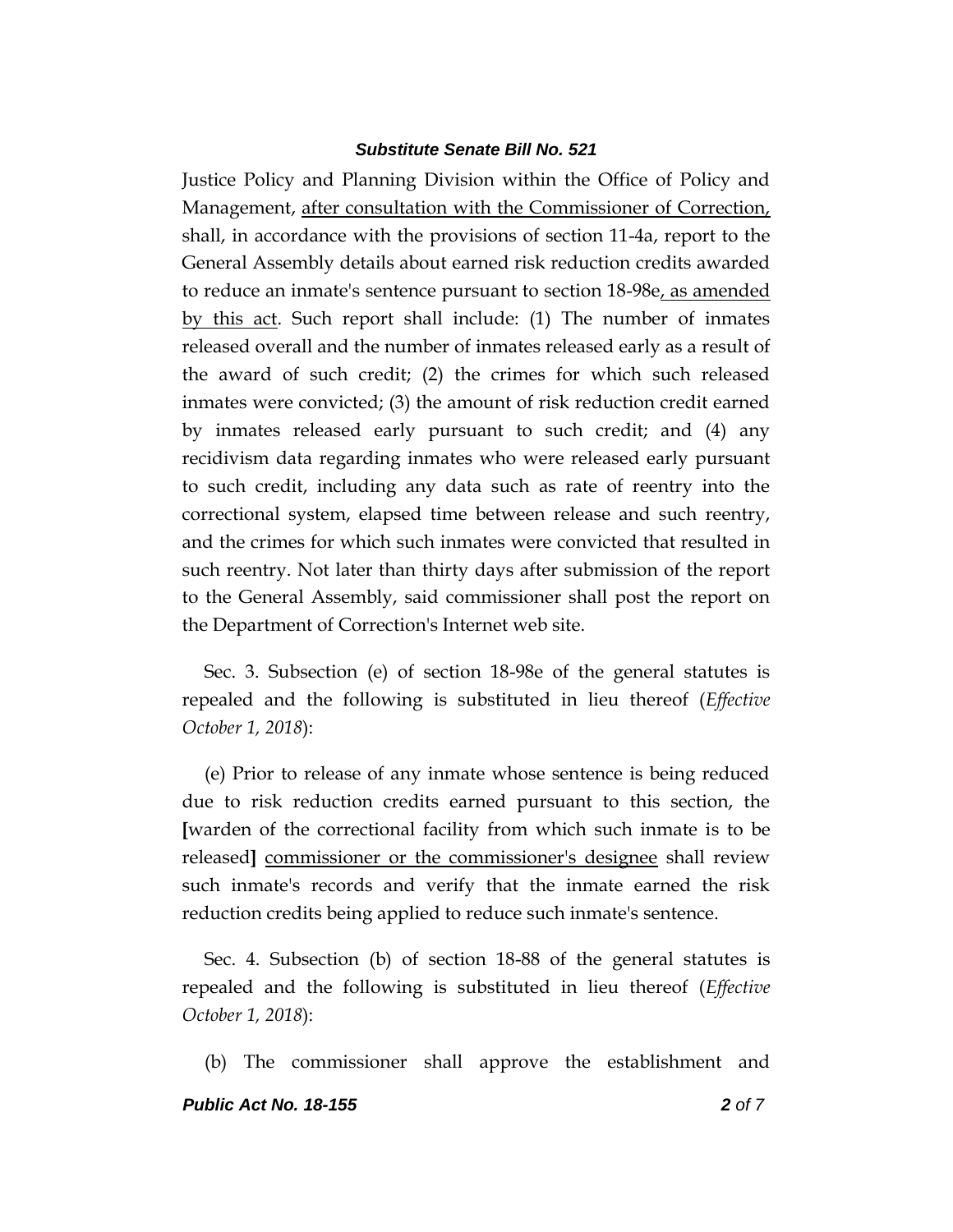maintenance of any and all such industrial activities, **[**including**]** which may include, but need not be limited to, an optical shop to produce prescription eyeglasses for inmates of correctional institutions, for persons under state care in other institutions and for other persons receiving or eligible to receive benefits under Title XIX of the federal Social Security Act, as amended, provided such optical shop is under the direct supervision of an optician licensed under chapter 381, and provided further such eyeglasses are prescribed by an optometrist licensed under chapter 380, and are fitted by such licensed optometrist or by an optician licensed under chapter 381, after considering and determining the extent, if any, to which each industry may compete with private industry and, as far as possible, shall encourage a diversified program. If **[**said**]** the optical shop is unable to fill the prescription for such eyeglasses for any reason, within the two-week period from its receipt of such prescription, **[**said**]** the shop shall notify the person who prescribed such eyeglasses within ten days after receipt of such prescription.

Sec. 5. Subsection (f) of section 18-88 of the general statutes is repealed and the following is substituted in lieu thereof (*Effective October 1, 2018*):

(f) Any political subdivision of the state or federal government, **[**or**]** any private nonprofit entity, including one which receives all or part of its revenues from any political subdivision of the state or federal government or any benefit corporation created under chapter 604, may purchase any articles, materials or products required by it which are produced or manufactured by the institution industries, and any person may purchase products and by-products of farming operations in accordance with section 53-329. The commissioner may promulgate and circulate at sufficiently frequent intervals for distribution to the Commissioner of Administrative Services, the Comptroller and such political subdivisions a catalog showing styles, designs, sizes and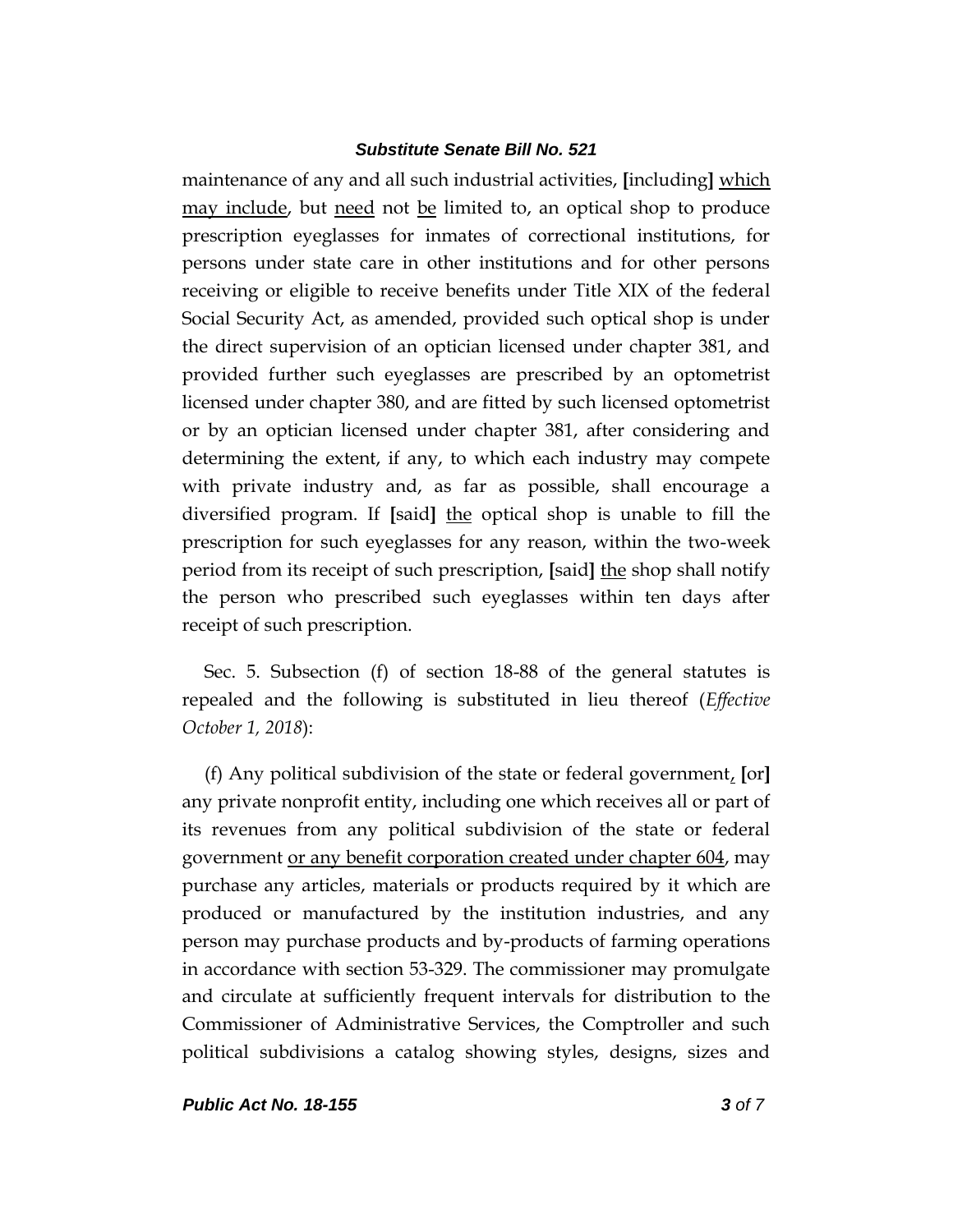varieties of all articles, materials and products manufactured and produced at the institutions and periodical price lists for all such articles.

Sec. 6. Subsection (b) of section 18-85 of the general statutes is repealed and the following is substituted in lieu thereof (*Effective October 1, 2018*):

(b) Compensation so earned shall be deposited, under the direction of the Commissioner of Correction, in an account in a savings bank or state bank and trust company in this state or an account administered by the State Treasurer. Any compensation so earned shall be paid to the inmate on the inmate's release from incarceration, except that the commissioner may, while the inmate is in custody, disburse any compensation earned by such inmate in accordance with the following priorities: (1) Federal taxes due; (2) restitution or payment of compensation to a crime victim ordered by any court of competent jurisdiction; (3) payment of a civil judgment rendered in favor of a crime victim by any court of competent jurisdiction; (4) victims compensation through the criminal injuries account administered by the Office of Victim Services; (5) state taxes due; (6) support of the inmate's dependents, if any; (7) the inmate's necessary travel expense to and from work and other incidental expenses; (8) **[**deposits credited to the inmate's discharge savings account under section 18-84a; (9)**]** costs of such inmate's incarceration under section 18-85a, as amended by this act, and regulations adopted in accordance with said section; and  $[(10)]$   $(9)$  payment to the clerk of the court in which an inmate, confined in a correctional facility only for payment of a fine, was convicted, such portion of such compensation as is necessary to pay such fine. Any interest that accrues shall be credited to any institutional fund established for the welfare of inmates. Compensation under this section shall be in addition to any compensation received or credited under section 18-50.

*Public Act No. 18-155 4 of 7*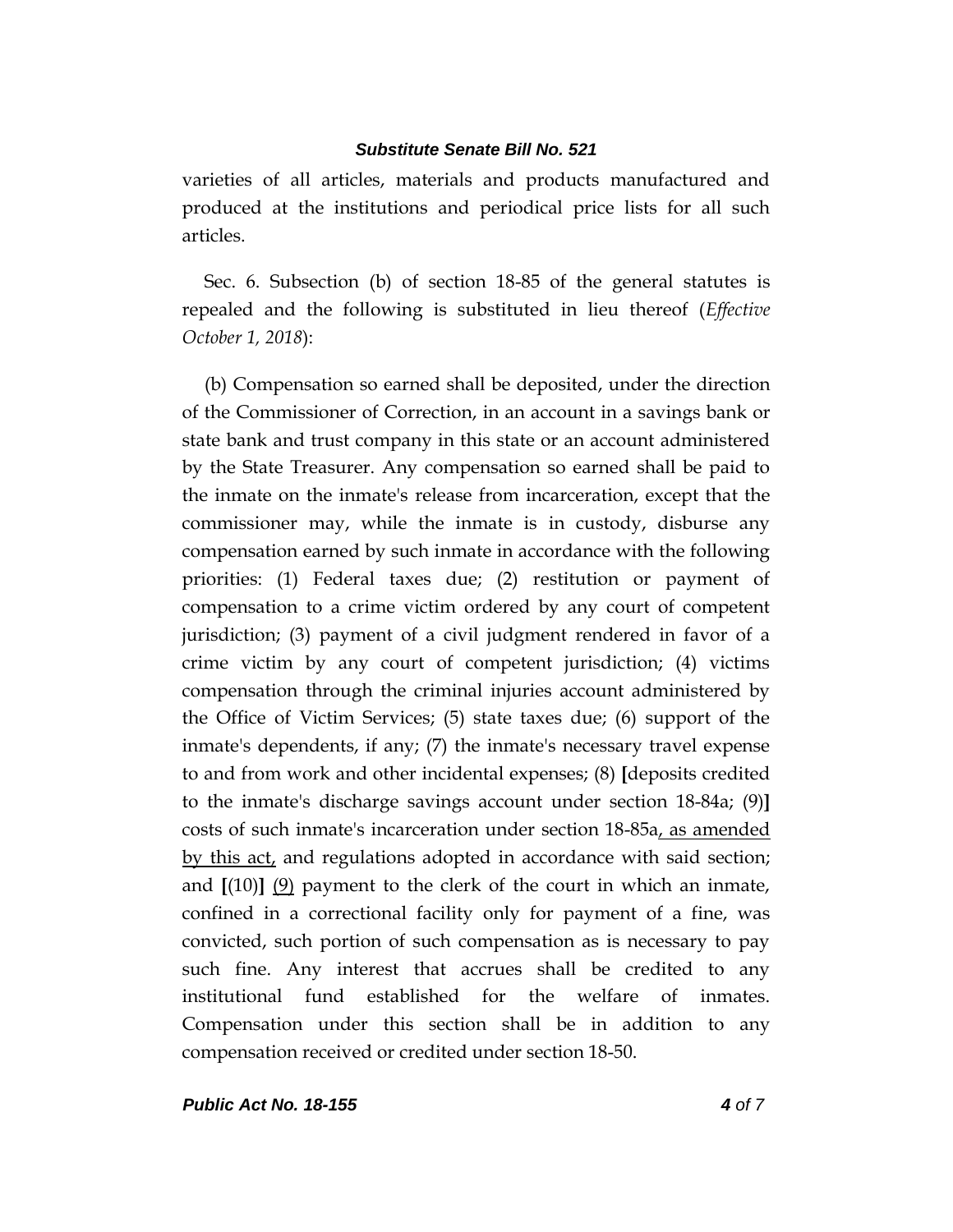Sec. 7. Subsection (b) of section 18-85a of the general statutes is repealed and the following is substituted in lieu thereof (*Effective October 1, 2018*):

(b) The state shall have a claim against each inmate for the costs of such inmate's incarceration under this section, and regulations adopted in accordance with this section, for which the state has not been reimbursed. Any property owned by such inmate may be used to satisfy such claim, except property that is: (1) Exempt pursuant to section 52-352b or 52-352d, except as provided in subsection (b) of section 52-321a; (2) subject to the provisions of section 54-218; (3) acquired by such inmate after the inmate is released from incarceration, but not including property so acquired that is subject to the provisions of section 18-85b, 18-85c or 52-367c, and except as provided in subsection (b) of section 52-321a; <u>or</u> (4) acquired by such inmate for work performed during incarceration as part of a program designated or defined in regulations adopted by the Commissioner of Correction, in accordance with the provisions of chapter 54, as a job training, skill development or career opportunity or enhancement program, other than a pilot program established pursuant to section 18-90b, as amended by this act, except that the commissioner may assess a fee for participation in any such program. **[**; or (5) credited to a discharge savings account pursuant to section 18-84a, not in excess of one thousand dollars.**]** In addition to other remedies available at law, the Attorney General, on request of the Commissioner of Correction, may bring an action in the superior court for the judicial district of Hartford to enforce such claim, provided no such action shall be brought but within two years from the date the inmate is released from incarceration or, if the inmate dies while in the custody of the commissioner, within two years from the date of the inmate's death, except that such limitation period shall not apply if such property was fraudulently concealed from the state.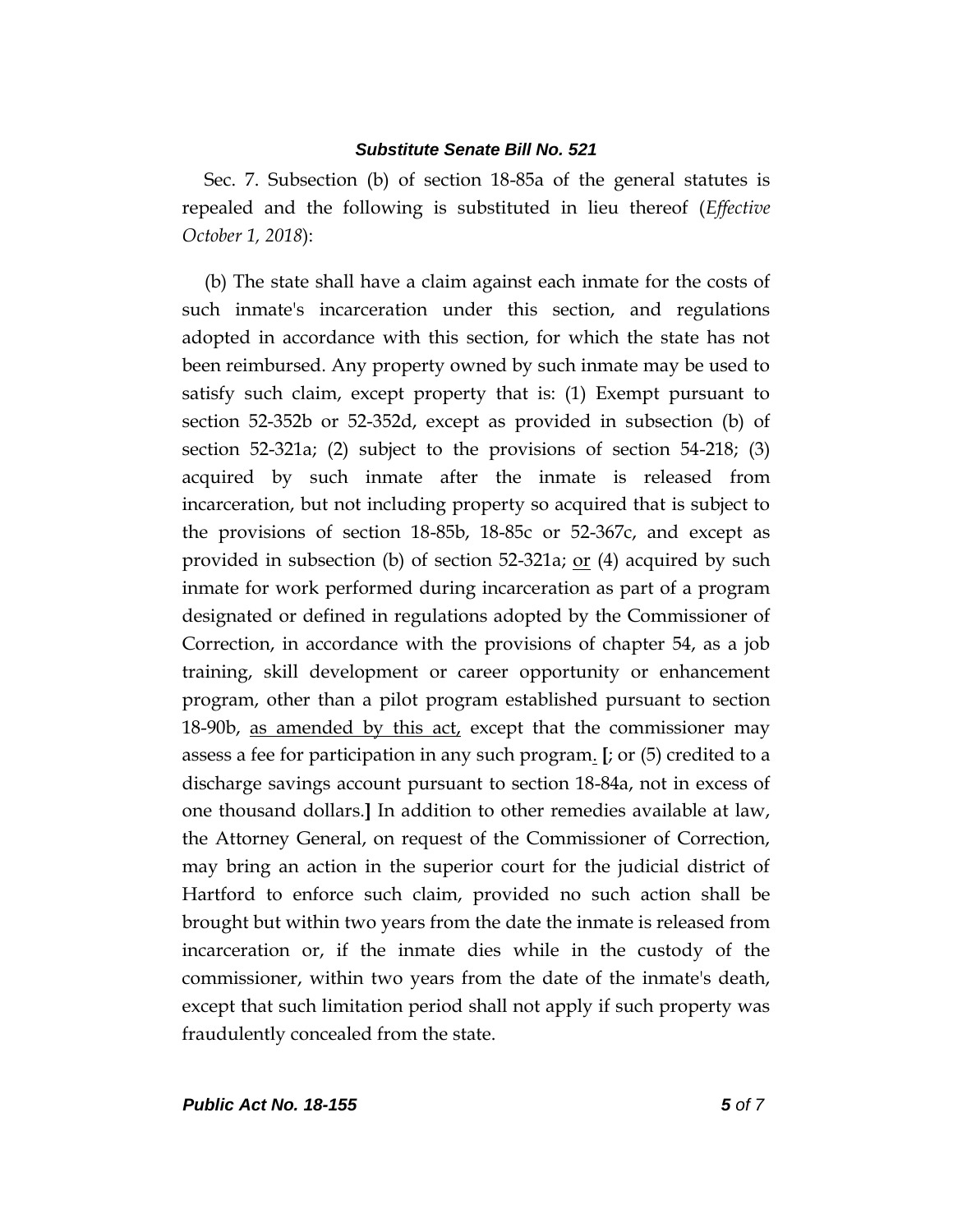Sec. 8. Subsection (f) of section 18-90b of the general statutes is repealed and the following is substituted in lieu thereof (*Effective October 1, 2018*):

(f) Nothing in this section shall be deemed to restore in whole or in part the civil rights of any inmate. No inmate compensated for participation in the program shall be considered to be an employee of the state or exempt from the provisions of **[**(1) section 18-84a, or (2)**]** section 18-85a, as amended by this act, and regulations adopted in accordance with said section.

Sec. 9. Subsection (b) of section 18-101 of the general statutes is repealed and the following is substituted in lieu thereof (*Effective October 1, 2018*):

(b) On granting privileges to any inmate under section 18-100, the commissioner or the commissioner's designee shall disburse any compensation earned by such inmate in accordance with the following priorities: (1) Federal taxes due; (2) restitution or payment of compensation to a crime victim ordered by any court of competent jurisdiction; (3) payment of a civil judgment rendered in favor of a crime victim by any court of competent jurisdiction; (4) victims compensation through the criminal injuries account administered by the Office of Victim Services; (5) state taxes due; (6) support of such inmate's dependents, if any; (7) such inmate's necessary travel expense to and from work and other incidental expenses; and (8) **[**deposits credited to the inmate's discharge savings account under section 18- 84a; and (9)**]** costs of such inmate's incarceration under section 18-85a, as amended by this act, and regulations adopted in accordance with said section. The commissioner shall pay any balance remaining to such inmate upon the inmate's release from incarceration. **[**including any amount credited to a discharge savings account pursuant to section 18-84a.**]** Each inmate gainfully self-employed shall pay to the commissioner the costs of such inmate's incarceration under section 18-

*Public Act No. 18-155 6 of 7*